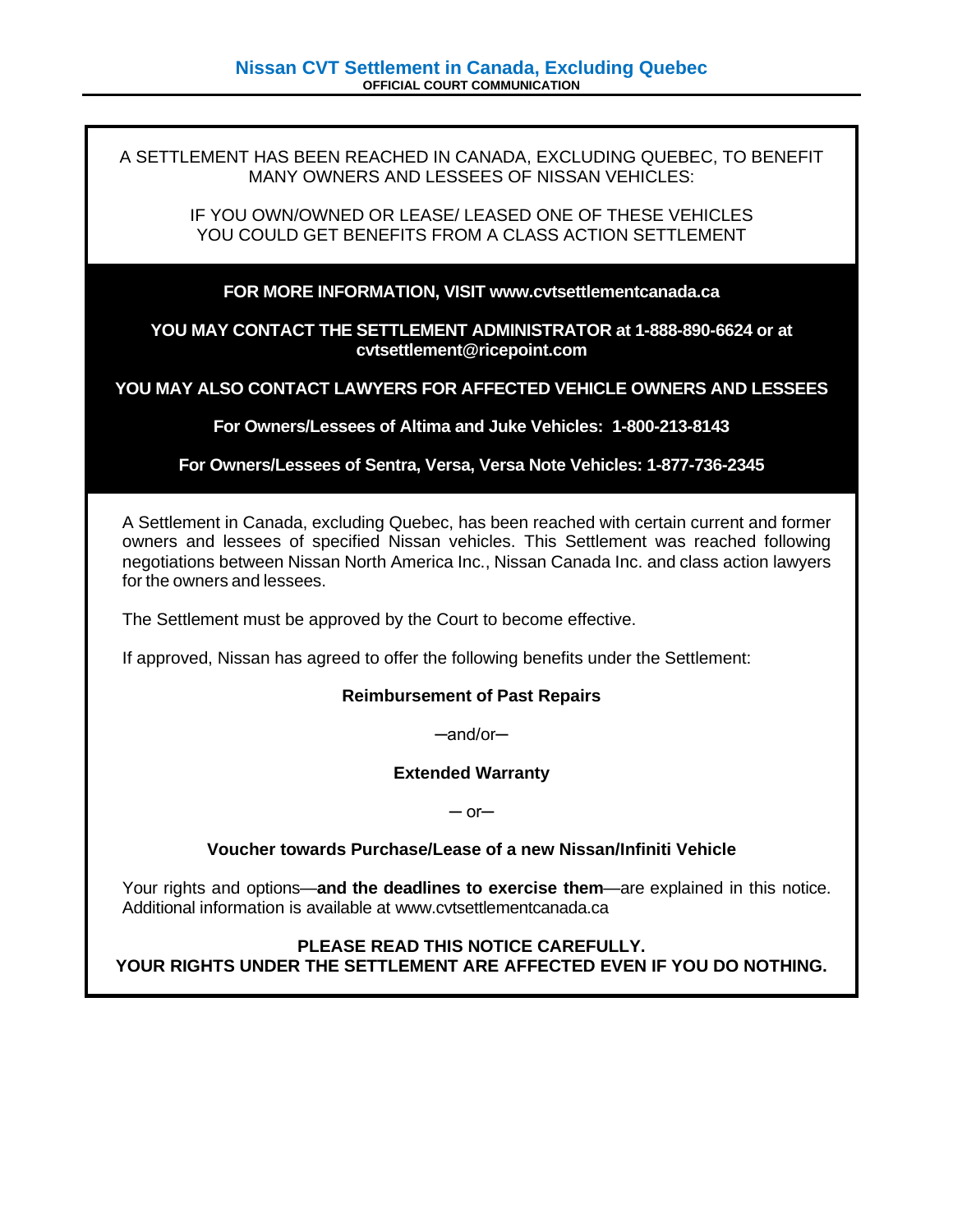# **WHAT THIS NOTICE CONTAINS**

| A<br>B<br>С                             |                                                                                                                                                                                                                                                                                   | 1<br>$\overline{2}$<br>$\overline{2}$                        |
|-----------------------------------------|-----------------------------------------------------------------------------------------------------------------------------------------------------------------------------------------------------------------------------------------------------------------------------------|--------------------------------------------------------------|
| D<br>E<br>F<br>G                        |                                                                                                                                                                                                                                                                                   | $\overline{2}$<br>$\overline{2}$<br>$\overline{2}$<br>3<br>3 |
| H.<br>$\mathbf{I}$<br>J<br>K.<br>L<br>М | What if my car is more than 84 months old or has more than 140,000 kilometres of mileage?<br>What if i have not repaired my car, but a Nissan dealer has diagnosed and recommended a<br>What if I have a claim related to my transmission or the extended warranty in the future? | 3<br>3<br>4<br>4<br>$\overline{4}$<br>5<br>5                 |
| N<br>O<br>P<br>Q<br>R<br>S<br>Τ<br>U    | <b>SETTLEMENT PROCESS QUESTIONS.</b><br>I have an Individual Lawsuit against Nissan. What do I need to do to participate in the<br>Settlement?                                                                                                                                    | 6<br>6<br>6<br>$\overline{7}$<br>8<br>9<br>9<br>$9\,$<br>10  |
| V                                       |                                                                                                                                                                                                                                                                                   | 10                                                           |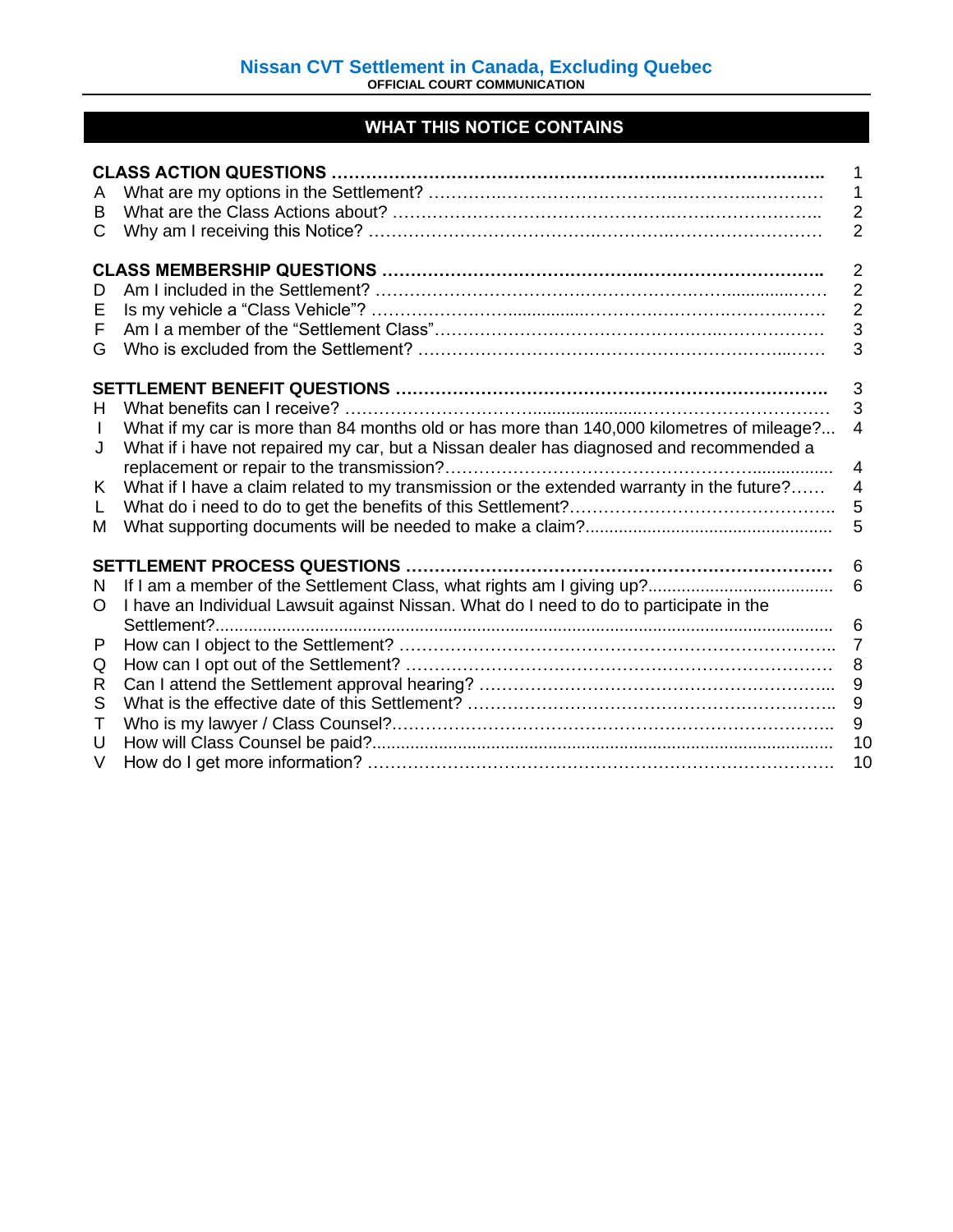# **CLASS ACTION QUESTIONS**

# **A. WHAT ARE MY OPTIONS IN THE SETTLEMENT?**

If you think you are included in the Settlement, you have the following options:

|                                                                                                                                  | STEP 1: Visit www.cvtsettlementcanada.ca.                                                                                                                                                                                                                                                                                                                                                                                                                        |
|----------------------------------------------------------------------------------------------------------------------------------|------------------------------------------------------------------------------------------------------------------------------------------------------------------------------------------------------------------------------------------------------------------------------------------------------------------------------------------------------------------------------------------------------------------------------------------------------------------|
| <b>LEARN MORE</b><br><b>ABOUT THE</b><br><b>SETTLEMENT</b><br><b>AND WHETHER</b><br>YOU MAY BE                                   | <b>STEP 2:</b> Determine whether your vehicle may be included in the Settlement<br>by reviewing the criteria for inclusion and list of vehicles at Questions D and<br>To assist in considering eligibility, you may call the Settlement<br>Е.<br>Administrator at 1-888-890-6624. You will need your Vehicle Identification<br>Number ("VIN") for this step.                                                                                                     |
| <b>ELIGIBLE</b>                                                                                                                  | <b>STEP 3:</b> Determine whether you may be eligible under the Settlement, and<br>learn more about the estimated benefits that you may be eligible for by<br>reviewing this notice and/or calling Class Counsel.                                                                                                                                                                                                                                                 |
| <b>COURT</b><br><b>APPROVAL OF</b><br>THE<br><b>SETTLEMENT</b>                                                                   | The Settlement is subject to approval by the Court. An approval hearing has<br>been scheduled for March 31, 2022 before the Ontario Court. The hearing<br>is public and you are welcome to attend at your own cost. No Settlement<br>benefits will be distributed unless the Court approves the Settlement and it<br>becomes final.                                                                                                                              |
| <b>OBJECT TO THE</b><br><b>SETTLEMENT</b><br><b>BEFORE IT IS</b><br><b>APPROVED</b>                                              | If you do not like the Settlement, you may provide your views in writing so<br>they are received by the Settlement Administrator by March 4, 2022. Your<br>objection will be delivered to the Court and considered at the approval<br>hearing for the Settlement. You will still be bound by the Settlement if the<br>Court approves it.                                                                                                                         |
| <b>EXCLUDE</b><br><b>YOURSELF</b><br><b>FROM THE</b><br><b>SETTLEMENT</b><br>(OPT OUT)<br><b>BEFORE IT IS</b><br><b>APPROVED</b> | If you do not want to participate in the Settlement or be bound by it, you must<br>exclude yourself by opting out. Your opt out request must be received by<br>March 4, 2022. If you opt out, you will not be eligible to receive any benefits<br>under the Settlement and you will not be able to object to the Settlement,<br>but you will keep any right you have to separately sue Nissan North America,<br>Inc. and/or Nissan Canada Inc. at your own cost. |
| <b>PARTICIPATE IN</b><br>THE<br><b>SETTLEMENT</b>                                                                                | If you wish to make a claim for benefits, you do not need to take any action<br>at this time. The period to submit a claim will not begin until after the<br>Settlement is approved by the Court. If approved, additional details will be<br>provided regarding when and how claims can be submitted.                                                                                                                                                            |
| <b>IF YOU TAKE NO</b><br><b>STEPS</b>                                                                                            | If you do not opt out and do not submit a claim after the Settlement is<br>approved by the Courts, you will not receive any benefits from the<br>Settlement and you will give up any rights you currently have to separately<br>sue Nissan for the claims being resolved by the Settlement. You will,<br>however, automatically receive the Warranty Extension if eligible.                                                                                      |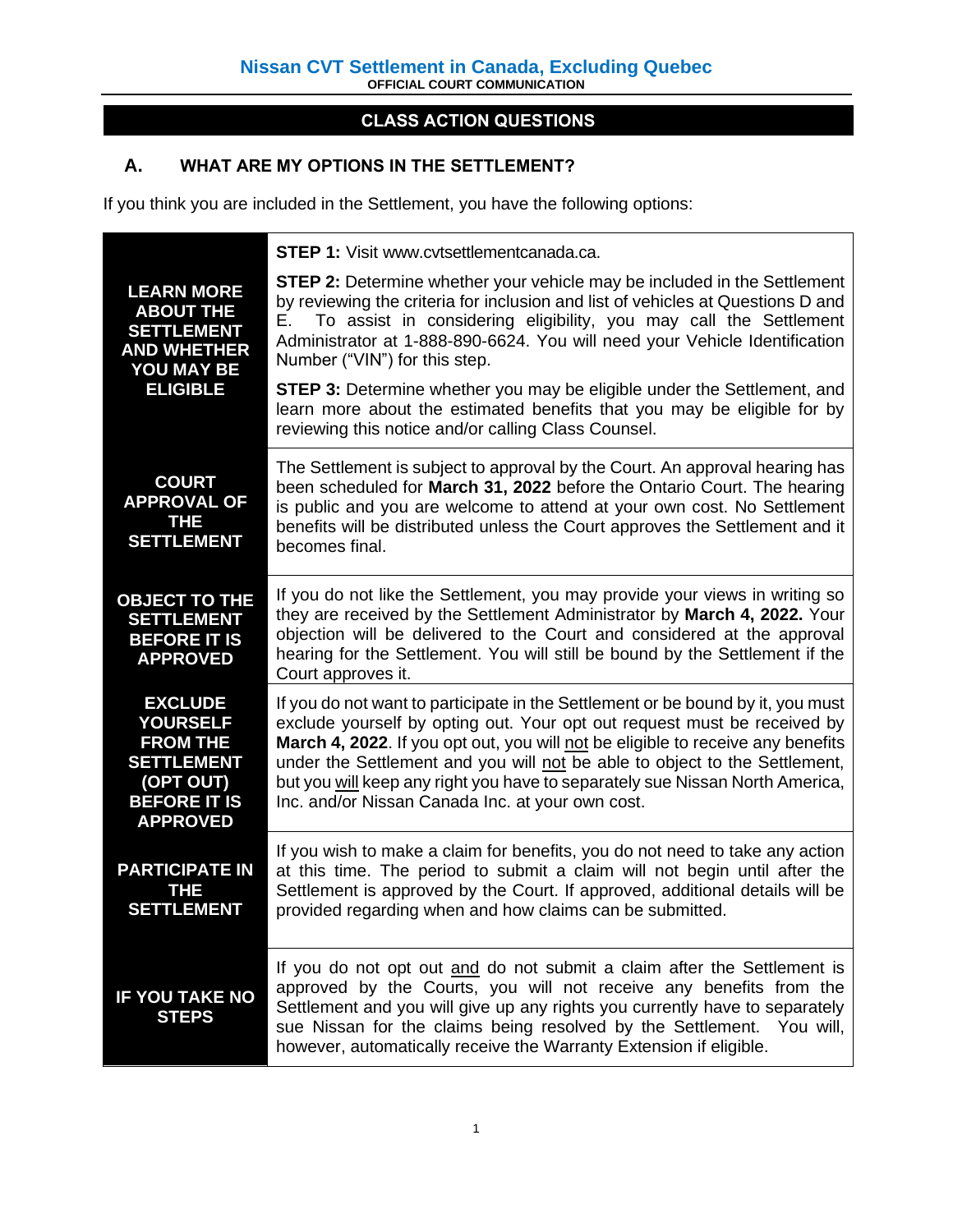## **B. WHAT ARE THE CLASS ACTIONS ABOUT?**

The class actions seek damages and other relief on behalf of consumers with Class Vehicles. They allege that the Class Vehicles have a continuously variable transmission ("CVT") that is defective, which can lead to poor transmission performance or failure. The Plaintiffs brought claims against Nissan. The individuals who sued are called the Plaintiffs. The companies they sued, Nissan North America, Inc. and Nissan Canada Inc. (collectively, "Nissan"), are called the Defendants.

Nissan has denied and continues to deny all of the Plaintiffs' claims related to the CVT in the Class Vehicles, denies all allegations of wrongdoing, fault, liability or damage of any kind to Plaintiffs or the Settlement Class, denies that it acted improperly or wrongfully in any way, and believes that this litigation is without merit.

These class actions consist of the following actions: *Lijie Mao v. Nissan Canada Inc. and Nissan North America Inc.*, Court File No. CV-19-00003730-00CP before the Ontario Superior Court of Justice at Brampton, and *Dave Perozzo v. Nissan Canada Inc. and Nissan North America, Inc.*, Court File No. CV-20-00083710-00CP before the Ontario Superior Court of Justice at Ottawa (collectively, the "Actions").

## **C. WHY AM I RECEIVING THIS NOTICE?**

This Notice summarizes the Settlement, which affects your legal rights if you are a Settlement Class Member. You have received this Notice because you are a past or current owner or lessee of a Class Vehicle. Receipt of this Notice does not mean that you are a Settlement Class Member.

If you are a Settlement Class Member, this Notice informs you of your legal rights and options. These options include participating in the Settlement and, if you wish, objecting to the Settlement, or excluding yourself ("opting out") from the Settlement. You can also attend the upcoming public hearing before the Court, which will determine whether the Settlement should be approved.

## **CLASS MEMBERSHIP QUESTIONS**

## **D. AM I INCLUDED IN THE SETTLEMENT?**

You may be included in the Settlement if you own/owned or lease/leased a Class Vehicle, and have not validly and timely requested to opt out from the Settlement Class.

## **E. IS MY VEHICLE A "CLASS VEHICLE"?**

Only Class Vehicles are included in the Settlement.

You may have a Class Vehicle if it is included in the below list of vehicles:

| <b>NISSAN</b> |  |  |  |  |
|---------------|--|--|--|--|
| Model Years   |  |  |  |  |
| 2013-2016     |  |  |  |  |
| 2013-2017     |  |  |  |  |
| 2014-2017     |  |  |  |  |
| 2012-2014     |  |  |  |  |
| 2013-2017     |  |  |  |  |
|               |  |  |  |  |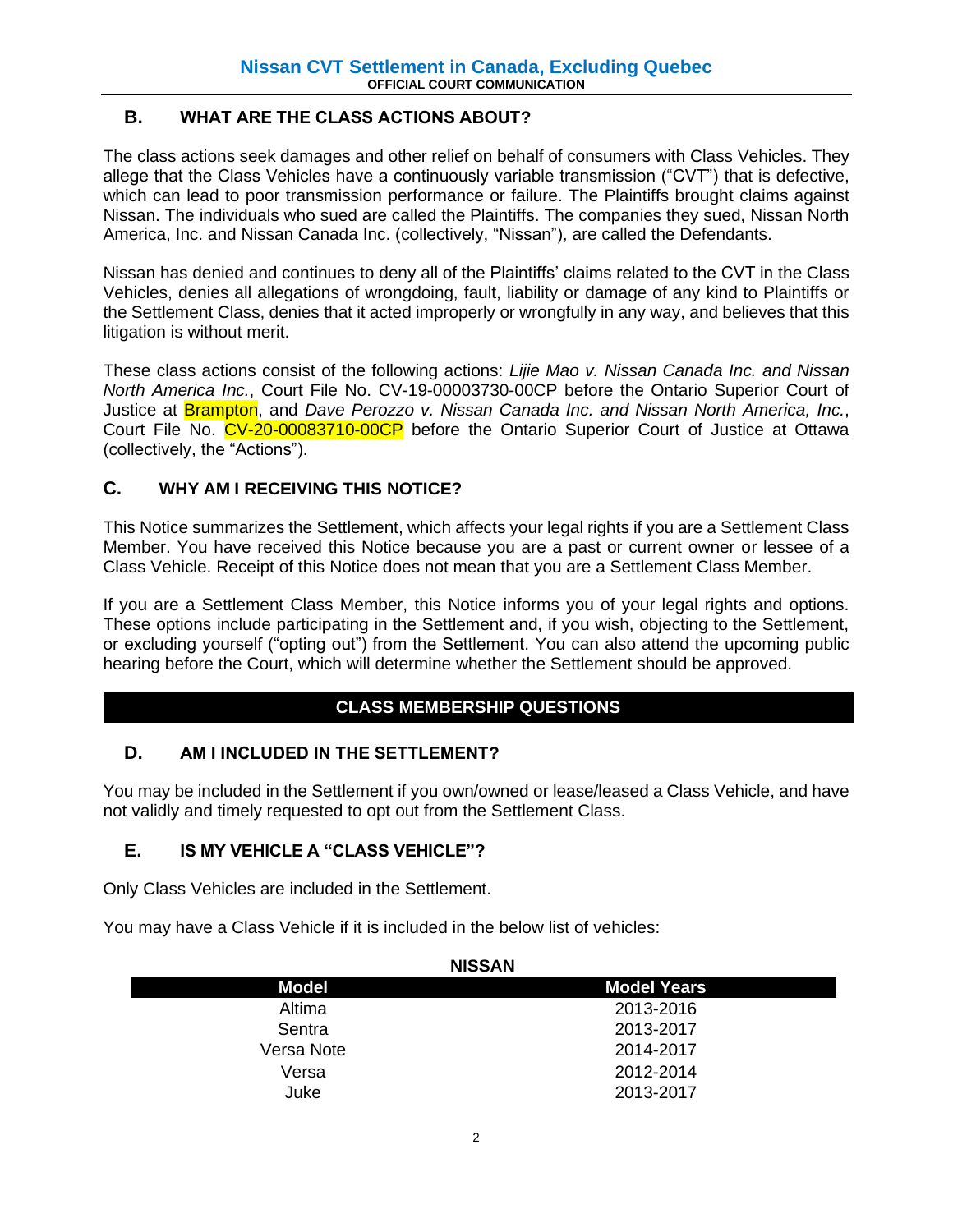In addition, Class Vehicles:

- Must have been originally sold or leased in Canada;
- Must have been equipped with a CVT; and
- Were at any time registered in Canada with a provincial ministry of transportation or an equivalent agency, excluding Quebec, prior to December 3, 2021.

## **F. AM I A MEMBER OF THE "SETTLEMENT CLASS"?**

You may be a member of the Settlement Class and included in the Settlement if:

- You are or were the registered owner or lessee of a Class Vehicle;
- You have not validly and timely requested to opt out from the Settlement Class; and
- You are not an Excluded Person (see Question G).

## **G. WHO IS EXCLUDED FROM THE SETTLEMENT?**

Excluded Persons from the settlement include:

- Residents of the Province of Quebec;
- Federal and Provincial Governments who purchased Class Vehicles directly from Nissan Canada Inc.; and
- Nissan's officers, directors and their respective heirs, successors and assigns.

## **SETTLEMENT BENEFIT QUESTIONS**

## **H. WHAT BENEFITS CAN I RECEIVE?**

If you are a Class Member, you could receive one or more of the following benefits if the Settlement is approved:

**(1) Warranty Extension.** Nissan Canada Inc. will extend the terms of the Nissan New Vehicle Limited Warranty for Class Vehicles to the extent it applies to the transmission assembly (including the valve body and torque converter) and Automatic Transmission Control Unit ("ATCU") in all Class Vehicles by 24 months or 40,000 kilometres, whichever occurs first. The Warranty Extension will be subject to the terms and conditions of the original New Vehicle Limited Warranty applicable to the Class Vehicle.

**(2) Reimbursement for Replacement of or Repair to Transmission Assembly or ATCU.** Nissan Canada Inc. will reimburse Class Members for parts and labour actually paid by the Class Member for qualifying repairs involving the replacement of or repair to the transmission assembly or ATCU of their Class Vehicle if the work was done after the expiration of the powertrain coverage under the original New Vehicle Limited Warranty but within the durational limits of the Warranty Extension. If the replacement or repair was performed by a Nissan dealer, the full amount the Class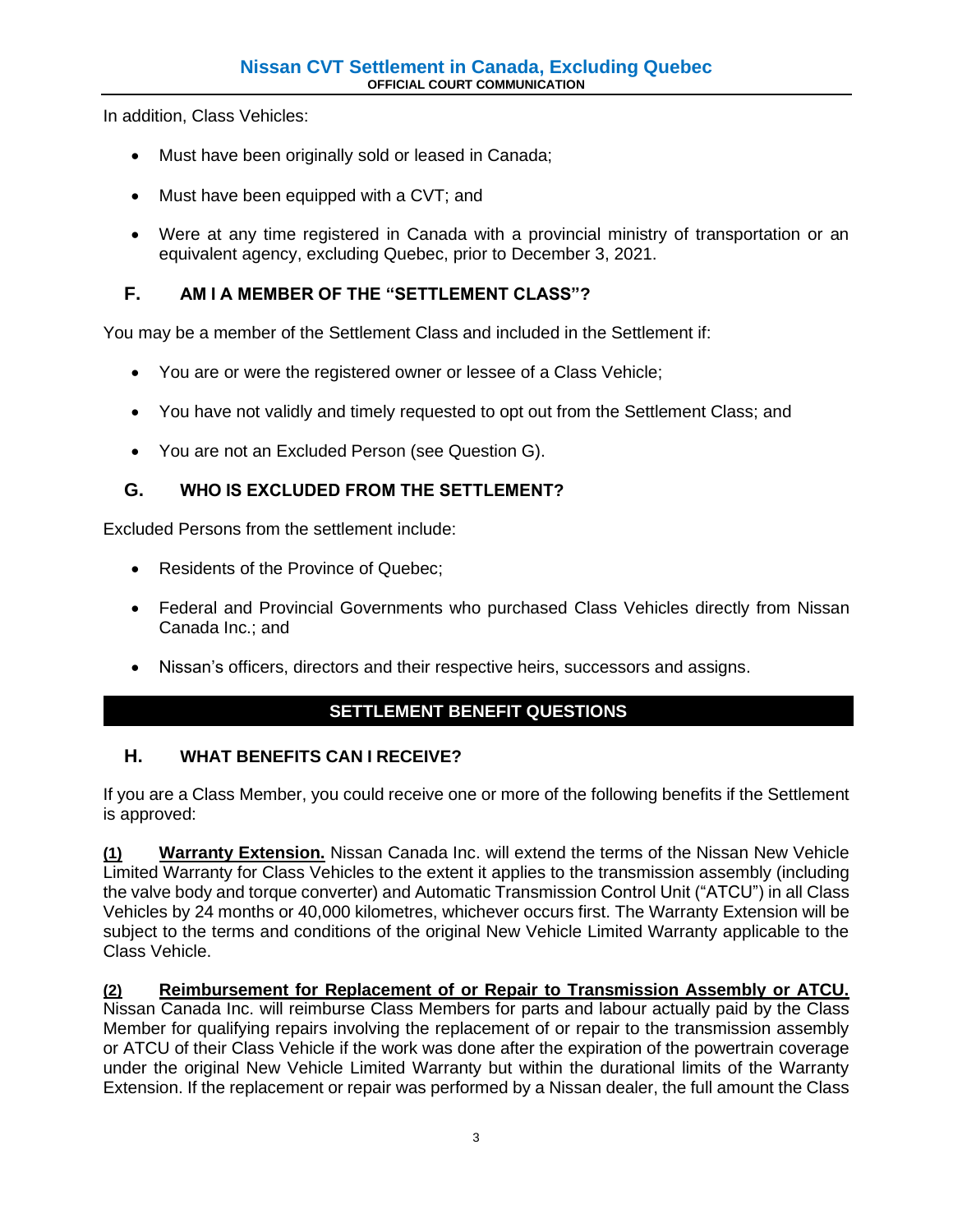Member paid will be reimbursed. If the repair or replacement was performed by a non-Nissan automotive repair facility, Nissan will reimburse up to \$6,000 for that repair or replacement. In both cases, the replacement or repair must have occurred on or before the Class Vehicle has been in service for 84 months or been driven for 140,000 kilometres, whichever occurs first. If you paid for more repairs on more than one occasion, you can be reimbursed for all qualifying repairs subject to the above limits.

**(3) Voucher Towards Purchase or Lease of a New Vehicle.** Former owners of Class Vehicles who had 2 or more replacements or repairs to the transmission assembly or ATCU during their ownership experience (as reflected by Nissan Canada Inc. Warranty records) are eligible for a Voucher in the amount of \$1,300 for either a purchase or lease of a single new Nissan or Infiniti vehicle from an authorized Nissan dealer in Canada. Prior software updates and/or reprogramming do not count as a prior repair. The election to apply the Voucher toward the purchase or lease of a single new Nissan or Infiniti vehicle must be exercised within nine (9) months of the Effective Date of this Settlement. The Voucher is not transferable. Class Members eligible for a Voucher but also eligible for reimbursement of a qualifying repair must elect either to receive the Voucher or to receive reimbursement, but cannot receive both.

#### **I. WHAT IF MY CAR IS MORE THAN 84 MONTHS OLD OR HAS MORE THAN 140,000 KILOMETRES OF MILEAGE?**

You are not eligible for benefits, unless a Nissan dealer has diagnosed and recommended a replacement of or repair to the transmission within 84 months or 140,000 kilometres and your vehicle is within 84 months and has not yet driven 155,000 kilometres. For more details, see Question J.

#### **J. WHAT IF I HAVE NOT REPAIRED MY CAR, BUT A NISSAN DEALER HAS DIAGNOSED AND RECOMMENDED A REPLACEMENT OR REPAIR TO THE TRANSMISSION?**

If a Nissan dealer diagnosed and recommended the replacement or repair of your transmission assembly or ATCU before your Class Vehicle had been in service for 84 months or been driven for 140,000 kilometres (whichever occurs first), and you pay to have that replacement or repair performed before the vehicle has been driven 155,000 kilometres and no later than 90 days after the Approval Notice Date, then, if you submit a valid claim, you would be eligible for reimbursement of the transmission repair or replacement costs, subject to the cap of \$6,000 if the work was done by non-Nissan automotive repair facility. Repairs made after 155,000 kilometres or after 90 days after the Approval Notice Date, whichever occurs first, are not eligible for reimbursement.

### **K. WHAT IF I HAVE A CLAIM RELATED TO MY TRANSMISSION OR THE EXTENDED WARRANTY IN THE FUTURE?**

If, in the future, you have a claim for breach of the New Vehicle Limited Warranty, as extended by the Warranty Extension ("Extended Warranty") related to your transmission, based entirely on transmission performance issues, repairs or repair attempts, or any other conduct or events that occur after the Approval Notice Date, that claim is not released as a part of this Settlement. If you experience transmission problems after the Approval Notice Date and within the time/mileage limits of the Warranty Extension, you must first present your vehicle to a Nissan dealer for repairs and request warranty coverage. If you have a dispute with Nissan regarding application of the Extended Warranty or its repairs under the warranty, you must first attempt to resolve the dispute through an expedited resolution process involving an arbitrator whose decision is final. This expedited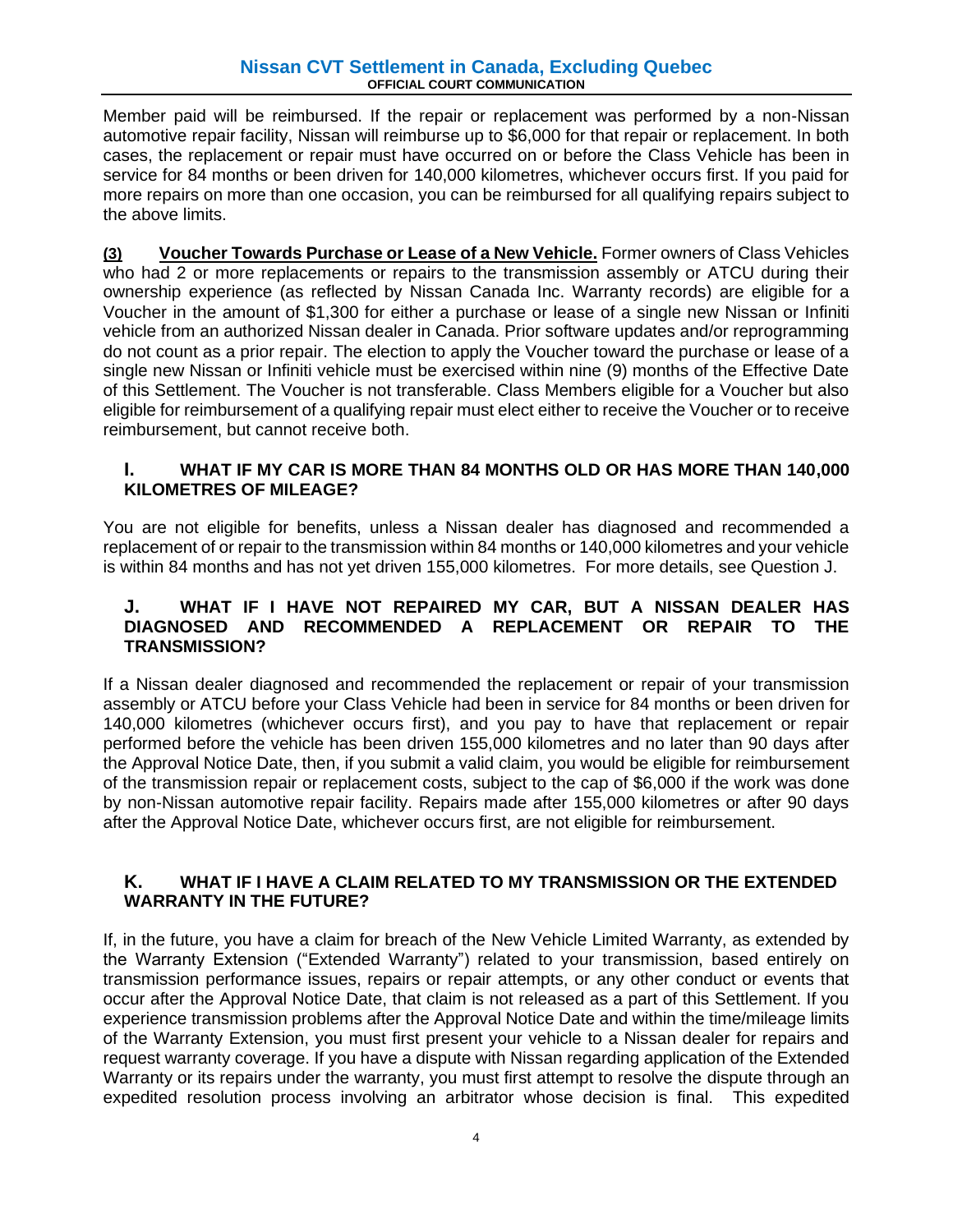resolution process is described further in Exhibit A to the Settlement Agreement. No lawsuit may be filed before a decision by the arbitrator.

### **L. WHAT DO I NEED TO DO TO GET THE BENEFITS OF THIS SETTLEMENT?**

To remain a Class Member and obtain the Warranty Extension you do not have to do anything.

Class Members who believe they are eligible to receive reimbursement for a transmission repair or replacement must fill out and send to the Settlement Administrator a Claim Form. The Claim Form may be obtained at www.cvtsettlementcanada.ca or by calling the Settlement Administrator at 1-888- 890-6624. The completed Claim Form must be sent to the Settlement Administrator by mail at the address below or via the settlement website by 90 days after the Approval Notice Date or within thirty (30) days after the date of the repair to your vehicle, whichever is later.

**Mail**: CVT Settlement Administrator c/o RicePoint Administration Inc. P.O. Box 4454, Toronto Station A 25 The Esplanade Toronto, ON M5W 4B1

**Courier**: CVT Settlement Administrator c/o RicePoint Administration Inc. 100 University Ave. 8th Floor Toronto, ON M5J 2Y1

Upon receiving a Claim Form, the Settlement Administrator will review the documentation and confirm or deny the Class Member's eligibility for reimbursement.

If you qualify for a \$1,300 Voucher for purchase or lease of a single new Nissan or Infiniti vehicle, you will be notified by the Settlement Administrator. To apply the Voucher towards the purchase or lease of a single new Nissan or Infiniti vehicle, qualified individuals must visit an authorized Nissan dealer in Canada (except Quebec), provide their name and government-issued ID, and exercise their Voucher within nine (9) months of the Effective Date of this Settlement. The Voucher is not transferable but can be used in addition to all other types of valid discount offers, rebates and incentives. No single Class Member is entitled to more than five (5) Vouchers regardless of the total number of Class Vehicles purchased by that Class Member.

If you believe you are eligible for both a \$1,300 Voucher and reimbursement, you must elect on the Claim Form whether to receive reimbursement or a Voucher. You may not receive both benefits.

## **M. WHAT SUPPORTING DOCUMENTS WILL BE NEEDED TO MAKE A CLAIM?**

To submit a claim for benefits under the Settlement (if approved by the Court), you will need to provide the following information and supporting documents:

- Valid driver's license or other government-issued photo identification;
- Dates you owned or leased your vehicle; and
- Proof of vehicle ownership (in the case of an owned vehicle, a copy of the vehicle's registration certificate or bill of sale, and in the case of a leased vehicle, a copy of the lease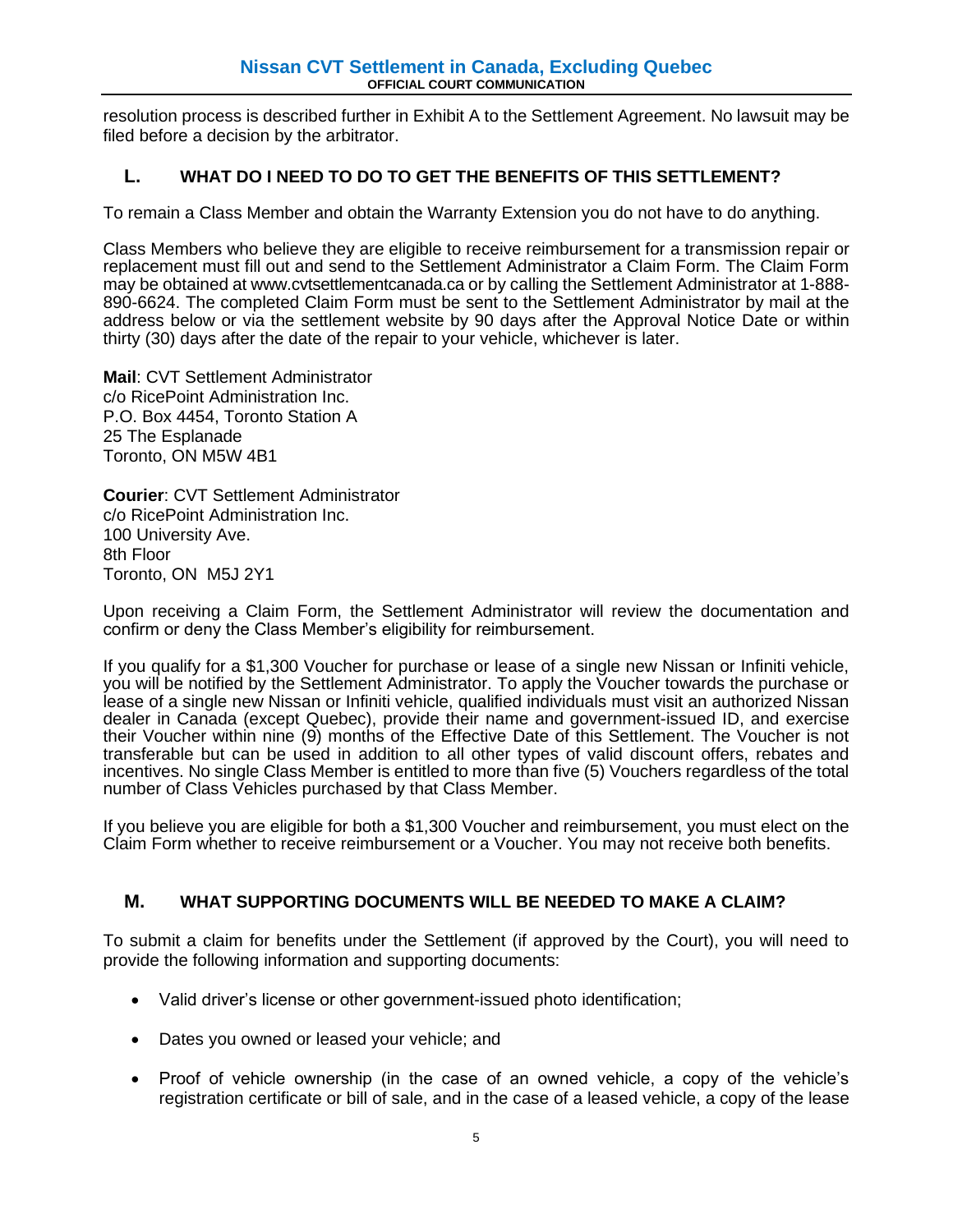agreement).

To submit a claim for reimbursement of a Qualifying Repair, you will, in addition to the above, need to provide the following information and supporting documents:

- Appropriate contemporaneous documentation of a Qualifying Repair that establishes that (a) a Qualifying Repair was made, (b) the Class Member paid for the Qualifying Repair, (c) the amount paid for the Qualifying Repair, (d) the mileage of the vehicle at the time of the Qualifying Repair, and (e) the date of the Qualifying Repair;
- Additionally, for a Qualifying Repair made after the expiration of the Warranty Extension but within the time frame outlined in Question J, you will need appropriate contemporaneous documentation that establishes that (a) an Authorized Nissan Dealer diagnosed and recommended a repair to the transmission assembly or ATCU, (b) the vehicle's mileage at the time of the diagnosis and recommendation was within the period of the Warranty Extension, and (c) the date on which the diagnosis and recommendation was made.

## **SETTLEMENT PROCESS QUESTIONS**

## **N. IF I AM A MEMBER OF THE SETTLEMENT CLASS, WHAT RIGHTS AM I GIVING UP?**

A settlement is an agreement to resolve legal claims, and usually involves compromises by both sides. Settlements end all or part of a lawsuit while allowing the parties to avoid the costs and risks of a trial. A settlement also allows the parties to avoid the very significant time delays of litigation.

Unless you get out of the Settlement ("opt out"), you are part of the Settlement Class. By staying part of the Settlement Class, Court orders will apply to you and you will give Nissan, Nissan-related companies and the selling or leasing dealer a "release". This release means you cannot sue or be part of any other lawsuit against Nissan, their related companies or the selling or leasing dealer based upon or in any way related to transmission design, manufacturing, performance, or repair of Class Vehicles' CVT.

The above is only a summary of the general release. The Settlement Agreement sets out and describes the general release, so read it carefully. If you have any questions, you can talk to Class Counsel for free. You can also talk to your own lawyer, at your own expense, if you have questions about what this means. The Settlement Agreement is available at www.cvtsettlementcanada.ca.

## **Note: The Settlement does not release Nissan for claims of personal injury or wrongful death.**

### **O. I HAVE AN INDIVIDUAL LAWSUIT AGAINST NISSAN. WHAT DO I NEED TO DO TO PARTICIPATE IN THE SETTLEMENT?**

If you do not validly opt out of the Settlement, you will be a Class Member and eligible for Settlement benefits in exchange for giving up the right to sue Nissan for the claims resolved by the Settlement.

Class Members who have an action (other than these Class Actions) pending as against Nissan relating to the same facts underlying the claims resolved by the Settlement, are prevented from instituting or prosecuting in any court or tribunal any of the claims resolved by the Settlement.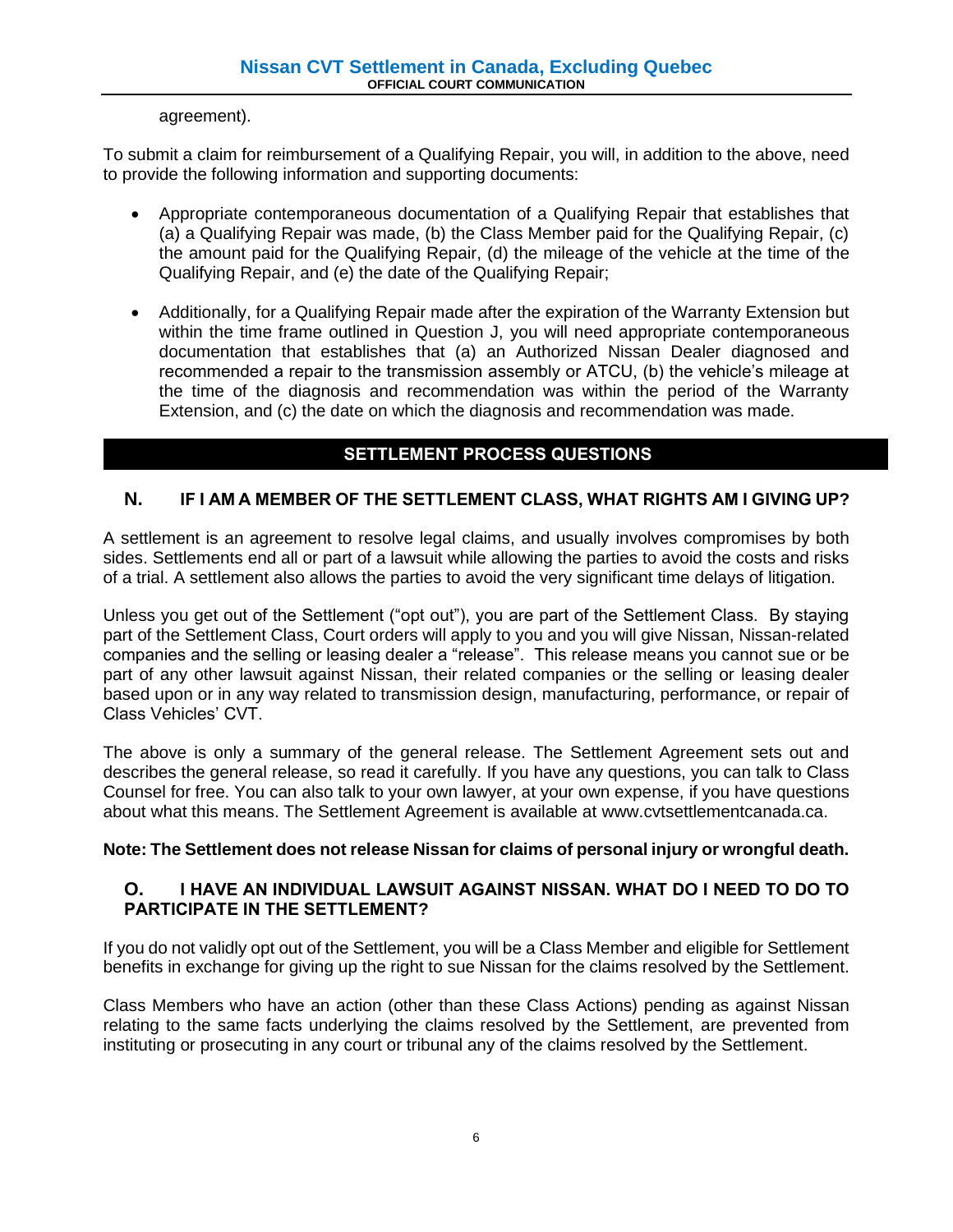## **P. HOW CAN I OBJECT TO THE SETTLEMENT?**

Before objecting, it is recommended that you visit www.cvtsettlementcanada.ca to get more information about the Settlement or talk to Class Counsel for free. You can also talk to your own lawyer at your own expense.

If you are a Class Member and have comments about, or disagree with, any aspect of the Settlement that applies to you, you may express your views to the Court by submitting a personally signed written objection as provided below. You may object only if you do not exclude yourself from (*i.e.*, opt out of) the Settlement.

Your objection must include:

- Your full name and current address;
- The model year and make of your vehicle, and approximate date of purchase;
- A statement as to whether or not you still own/lease the vehicle;
- The VIN of your vehicle;
- The current odometer mileage of the vehicle;
- A specific statement of your reasons for objecting to the Settlement, including the factual and legal grounds for your position;
- A statement as to whether the objection applies only to the objector, to a specific subset of the class, or to the entire class;
- Confirmation of whether you intend to appear at the Approval Hearing and, if so, whether you will be represented by your own counsel; and
- Your signature with the date of signature.

Your objection must be received by no later than **March 4, 2022** at:

| Mail or<br>Courier<br>to:                    | <b>Mail: CVT Settlement Administrator</b><br>c/o RicePoint Administration Inc.<br>P.O. Box 4454, Toronto Station A<br>25 The Esplanade<br>Toronto, ON M5W 4B1 | Via Email: | cytsettlement@ricepoint.com |  |  |
|----------------------------------------------|---------------------------------------------------------------------------------------------------------------------------------------------------------------|------------|-----------------------------|--|--|
|                                              | <b>Courier: CVT Settlement Administrator</b><br>c/o RicePoint Administration Inc.<br>100 University Ave.<br>8th Floor<br>Toronto, ON M5J 2Y1                  |            |                             |  |  |
| DO NOT SEND OBJECTIONS DIRECTLY TO THE COURT |                                                                                                                                                               |            |                             |  |  |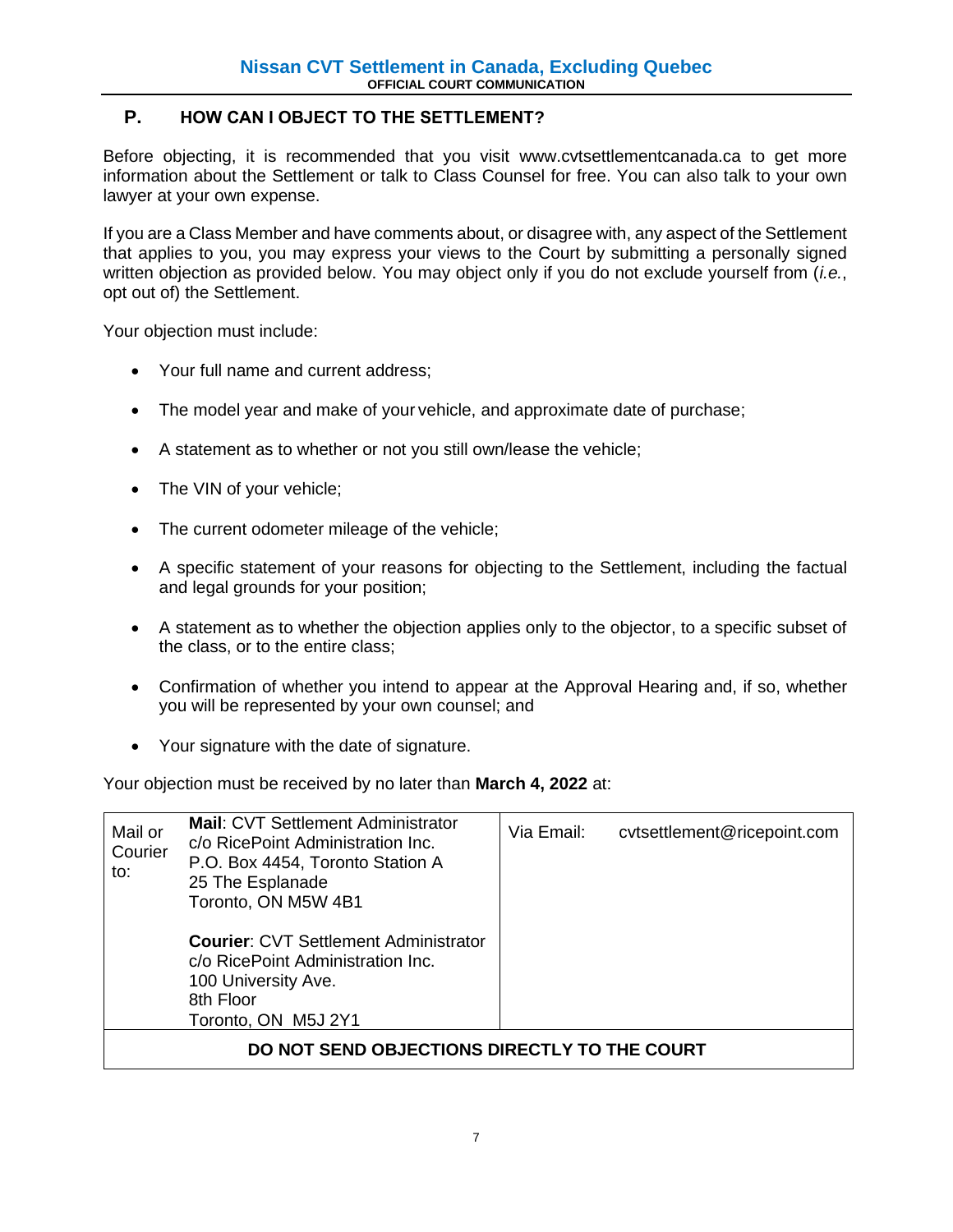**Note: Objecting to the Settlement simply means telling the Court that you do not like something about the Settlement. Objecting does not disqualify you from making a claim nor does it make you ineligible to receive benefits under the Settlement. You cannot opt out of and also object to the Settlement. If you do both, only your opt-out request will apply and your objection will be considered withdrawn.**

If you deliver an objection to the Settlement, you do not have to come to Court to talk about it. As long as you submit your written objection on time, the Court will receive it. Should you wish to speak at a hearing, you must indicate your wish to do so in your written objection. You can hire a lawyer to appear on your behalf at your own expense. As the Settlement is an agreement between Class Counsel and Nissan, Class Counsel will not be advocating on behalf of objectors at the hearing.

## **Q. HOW CAN I OPT OUT OF THE SETTLEMENT?**

Before excluding yourself by opting out of the Settlement, it is recommended that you visit www.cvtsettlementcanada.ca to get more information about the Settlement or talk to Class Counsel for free. You can also talk to your own lawyer at your own expense.

If you do not want to participate in the Settlement or be bound by it, you must exclude yourself by opting out. If you opt out, you will not be eligible to receive any benefits under the Settlement and you will not be able to object to the Settlement, but you will keep any right you have to separately sue Nissan at your own cost.

To opt out, you must submit a personally signed letter or request that includes:

- Your full name, address, and telephone number;
- The model year and make of your vehicle;
- The VIN of your vehicle;
- A clear statement communicating that you elect to opt out from the Settlement Class.

You may also download an Opt Out Form from the Settlement Website at www.cvtsettlementcanada.ca

Your opt-out request must be received by no later than **March 4, 2022** at:

| Mail or<br>Courier<br>to: | <b>Mail: CVT Settlement Administrator</b><br>c/o RicePoint Administration Inc.<br>P.O. Box 4454, Toronto Station A<br>25 The Esplanade<br>Toronto, ON M5W 4B1<br><b>Courier: CVT Settlement Administrator</b><br>c/o RicePoint Administration Inc.<br>100 University Ave. | Via Email: | cytsettlement@ricepoint.com |  |  |
|---------------------------|---------------------------------------------------------------------------------------------------------------------------------------------------------------------------------------------------------------------------------------------------------------------------|------------|-----------------------------|--|--|
|                           | 8th Floor<br>Toronto, ON M5J 2Y1                                                                                                                                                                                                                                          |            |                             |  |  |
|                           |                                                                                                                                                                                                                                                                           |            |                             |  |  |

## **DO NOT SEND OPT-OUT REQUESTS DIRECTLY TO THE COURT**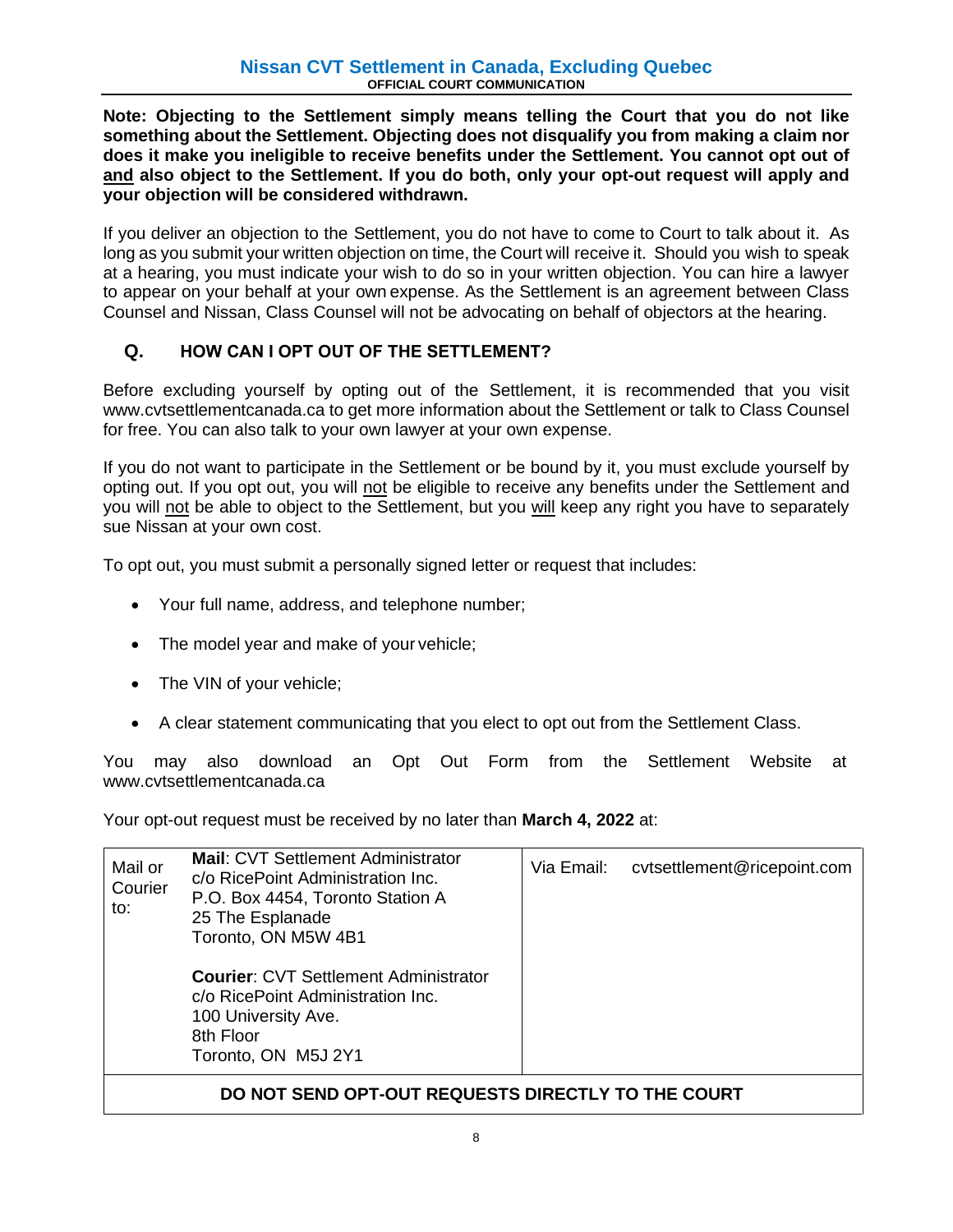**Note: You cannot opt out of and also object to the Settlement. If you do both, only your optout request will apply and your objection will be considered withdrawn. If you opt-out, you are telling the Court that you do not want to participate in the Settlement. Therefore, you will not be eligible to receive any benefits from the Settlement and you will not be able to object to the Settlement.**

If, in any Canadian province/territory except Québec, you have an action (other than the Class Actions) pending against Nissan relating to the same facts underlying the claims being resolved by the Settlement, you must take the above steps by **March 4, 2022** if you do not want to participate in the Settlement.

## **R. CAN I ATTEND THE SETTLEMENT APPROVAL HEARING?**

Yes. Before determining whether to approve the Settlement, the Court will hold the following hearing:

• The Ontario Superior Court of Justice will hold a Settlement approval hearing on **March 31, 2022**

The hearing may move to a different date or time. Visit www.cvtsettlementcanada.ca or call Class Counsel for current information.

At the hearing, the Court will consider whether the Settlement is fair, reasonable and in the best interests of the Settlement Class. Class Counsel will answer any questions the Court may have about the Settlement. If there are objections, the Court will consider them at that time. After the hearing, the Court will decide whether to approve the Settlement. We do not know how long these decisions will take.

You are welcome to attend the hearing at your own expense, but you are not required to attend.

## **S. WHAT IS THE EFFECTIVE DATE OF THIS SETTLEMENT?**

The Effective Date of this Settlement is the date when the Settlement becomes final, which is thirty (30) days after the date of the Approval Order, unless there is an appeal. If there is an appeal, the Effective Date will be (a) the date on which all appeals have been fully disposed of on the merits in a manner that affirms the subject Approval Order; or (b) a date after the settlement approval date that is agreed to in writing by the Parties.

## **T. WHO IS MY LAWYER / CLASS COUNSEL?**

The law firms representing all Class Members are listed below:

| For owners/lessees of:<br>2013-2016 Altima<br>$\bullet$<br>2013-2017 Juke<br>$\bullet$ | For owners/lessees of:<br>2013-2017 Sentra<br>• 2014-2017 Versa Note<br>• 2012-2014 Versa |
|----------------------------------------------------------------------------------------|-------------------------------------------------------------------------------------------|
| <b>Investigation Counsel P.C.</b>                                                      | <b>Merchant Law Group LLP</b>                                                             |
| 350 Bay Street, Suite 1100                                                             | 6117-240 Richmond Street West                                                             |
| Toronto, ON M5H 2S6                                                                    | Toronto, ON M5V 1V6                                                                       |